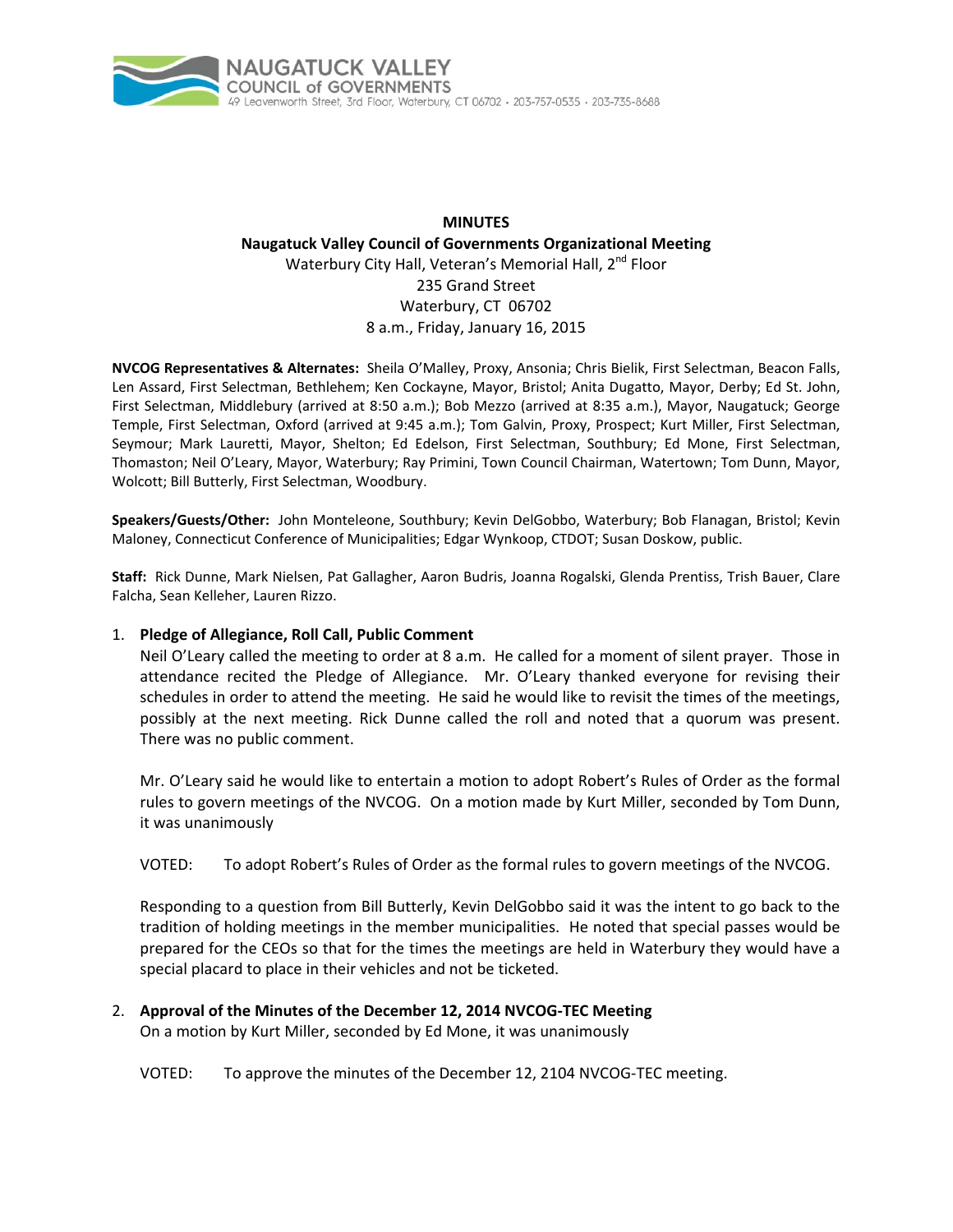Discussion: Mr. Butterly said he believed that Mr. Dunne had a proxy at the 12/12/14 meeting but that is not reflected in the minutes. Mr. Dunne said he had been given a proxy for Ansonia, but that Ansonia had sent an alternate by telephone, and the alternate was seated, and he had withdrawn the proxy at that time and had not voted.

## 3. **Discussion and Recommendation of Revised Agency Policies**

 a. *Motion to Ratify the Bylaws (Memo 010715‐B)* – Rick Dunne said minor changes had been made. The attorneys had reviewed all the documents, and the membership is being asked today to ratify and adopt the bylaws and policies and procedures of NVCOG. Policies are in place in case agreement on the changes is not reached.

 Mr. Dunne said the first item he wanted to raise is not in the proposed changes, but he wanted to bring the item to the members' attention. The executive committee was designed to constitute 10 of the 19 board members. The problem with this is that it means that the executive committee, at a regular meeting with a full membership of the executive committee in attendance, constitutes a quorum of the full board. At a regular meeting, they could take any action, without due notice to the balance of the membership or public. Mr. Dunne said he would recommend that when they adopt the bylaws today, that the motion be amended to include changing the makeup of the executive committee to nine members. The problem is that the TEC already elected the membership of 10. The entire matter, he said, is at the discretion of the board.

 Mr. Dunne said the other changes were not very substantive and consisted of clarifications. He also noted that the agenda had been sent out as a PDF with all the documents included and apologized for the size of the document. This is not something that will happen month to month, as this mailing included all of the bylaws and all of the policies and procedures. When the PDF is opened, a set of bookmarks appears on the left hand side, allowing documents to be selected individually. This document is not meant to be printed in its entirety. He noted that paper copies would be delivered if requested. He then reviewed changes to the bylaws as outlined in Memorandum 010715‐B. As a reminder, he stated that the "Member" of the COG is the town, the "Representative" is the chief elected official, the "Alternate" is someone who is appointed by the representative and confirmed by the legislative body. Ed Edelson asked whether letters should be sent in stating the names of alternates. Mr. Dunne affirmed this and stated he would send out an email with further details. Clarification was sought for protocol if a town's legislative body is the town meeting. Mr. Dunne said legal opinion would be sought for that situation, as town charters vary. A number of other representatives stated that their town's board of selectmen is not its legislative body. Mr. Dunne said some items are laid out by state statute and some are left to discretion and this might be one of them, but he would get legal opinion and report back. He then spoke about the remaining proposed bylaws changes as were outlined in Memorandum 010715‐B. He noted that text copies of the proposed changes were attached to that memo.

 Mark Lauretti raised a question concerning the need for and responsibilities of the audit committee with regard to the annual audit. Mr. Dunne said the issue is one concerning separation of duties, and the audit committee would review the audit and might recommend changes to policy to implement any changes recommended by the auditor. Mr. O'Leary asked Mr. Lauretti if it was his preference to have the executive committee act as the audit committee and make recommendations to the entire board, thus eliminating the need for an audit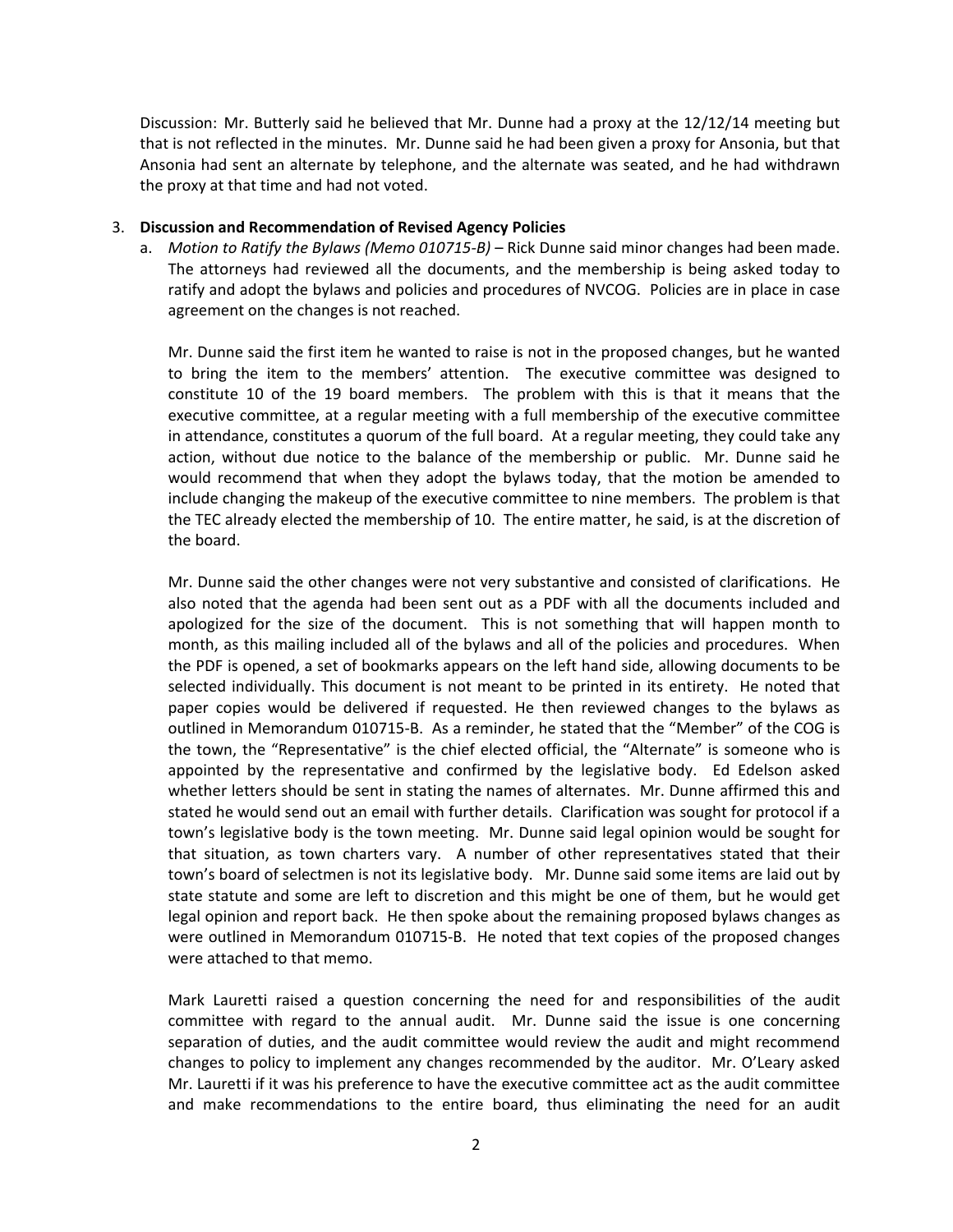committee. Mr. Lauretti said his experience was that auditors operate independently and interact with staff for documentation and clarification of what transpired in the course of a fiscal year and that ultimately the audit is the auditor's document, and any recommendations to be implemented are at the discretion of the board. Ed Mone said the report does have to go to someone and that the audit committee would then make recommendations to the NVCOG board as a whole, or the report could be given instead to the executive committee who could then fulfill an audit committee's role. Ed Edelson said that an audit committee is designed to maintain separation of duties between the board and management. The auditor works for the board and the board oversees management. Len Assard said it would not make a difference whether an auditor's recommendations were made to the executive committee or directly to the entire board. He agreed with Mr. Lauretti that it appeared to be a redundancy. Mr. Lauretti thought the bylaws should be adjusted to show that the audit report would go directly to the entire NVCOG membership. Mr. Lauretti moved to change the bylaws to reflect that the entire board is the audit committee and should be in receipt of the audit. This motion was seconded by Ken Cockayne. Mr. O'Leary called for a roll call vote.

 Aye: Sheila O'Malley, Chris Bielik, Len Assard, Ken Cockayne, Anita Dugatto, Tom Galvin, Neil O'Leary, Ray Primini, Tom Dunn, Mark Lauretti, Kurt Miller.

Nay: Ed Edelson, Ed Mone, Bill Butterly.

Mr. O'Leary noted that the ayes have it and the record should reflect that vote.

On a motion by Ed Edelson, seconded by Chris Bielik, it was unanimously

VOTED: To table the adoption of the bylaws.

Kurt Miller then said that under the executive committee issue, with there being too many members, possibly due to there being two past chairmen, he would be willing to step off the executive committee. It was noted that the bylaws currently have six at-large members.

In reference to there being 10 executive committee members, Ed Mone agreed that it was the responsibility of the executive committee to report to the full board and not make decisions on their own.

It was agreed that new language concerning the executive committee would be drafted up for the next meeting.

b. *Motion to Ratify Agency Policy and Procedures (Memo 010715‐A(R))* – Motion made by Ed Edelson and seconded by Chris Bielik.

Rick Dunne reviewed Memo 010715‐A(R) and discussed changes outlined therein with regard to the code of ethics, personnel policies, financial policies and procedures, and procurement policies.

On a motion by Ed Edelson, seconded by Chris Bielik, it was unanimously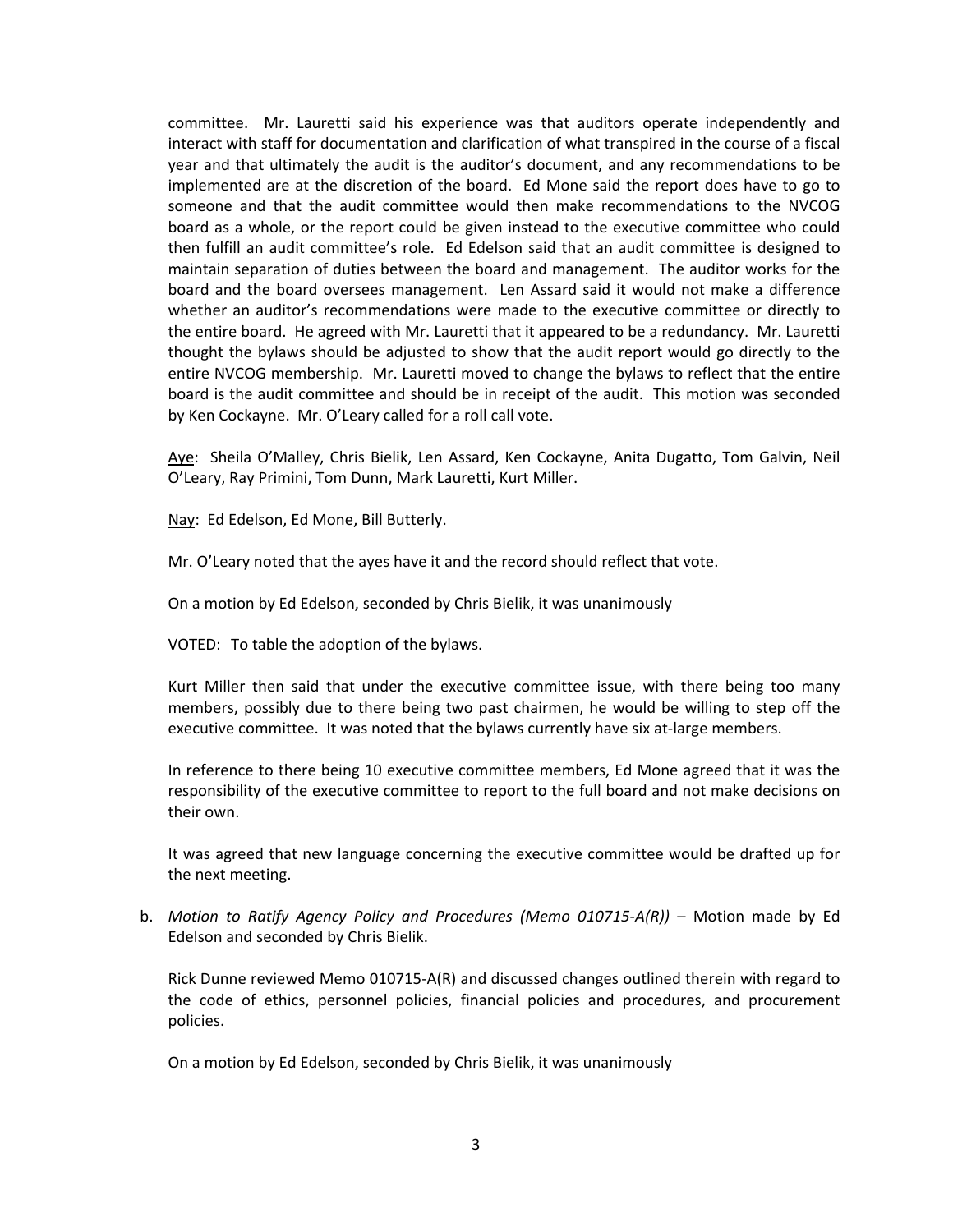VOTED: To adopt the working documents as amended in Memo 101715‐A(R) as the official Code of Ethics, Financial Policies and Procedures, Procurement Policies, and Personnel Policies of NVCOG.

 In answer to a question about employee benefits by Ed Mone, Rick Dunne said the COGCNV policy was no longer available in the marketplace. The decision was made to consolidate the policies of COGCNV and Valley COG and to carry them through until the end of the fiscal year. The insurance broker will be going into the marketplace for a policy for NVCOG. It is not anticipated having everyone on new medical until July 1. Mr. Mone inquired about the term of the plan and if it was three years. Mr. Dunne said the plan was annual but could be left at any time. Clare Falcha confirmed that there was no penalty to leave the plan and enter the marketplace. Mr. Lauretti said all policies and contracts should coincide with the dates of the fiscal year.

## 4. **Proposed Revisions to NVCOG FY2015 Budget**

Rick Dunne said COGCNV's practice had been to adopt the finance reports on a Consent Calendar, but there was no Consent Calendar today. It was at the discretion of the board whether they wanted to go through Items 4a and 4b, which were the calendar year-end finance reports for VCOG and COGCNV or accept the documents and move on to Item 4c, the dues discussion for Bristol and Plymouth.

On a motion by Ed Edelson, seconded by Ken Cockayne, it was unanimously

VOTED: To accept the VCOG and COGCNV year‐end finance reports for December 31, 2014.

- c. *Plymouth & Bristol FY2015 Dues Discussion* Rick Dunne said this item had been tabled at the September meeting. He said staff had previously recommended that Bristol and Plymouth pay dues to NVCOG for the second six months of this fiscal year. Mr. Dunne explained that he felt they should not be billed for dues. All the other towns paid dues to their respective agencies for a 12 month period and those dollars are being brought together in NVCOG. In the second six months of this year, everyone is covered, but for Bristol and Plymouth NVCOG received 12 months of SGIA payment from the State of Connecticut on their behalf, but is really only entitled to six months of state grant in aid. Following further explanation, discussion, and responses to questions, it was agreed that NVCOG would not invoice Bristol and Plymouth dues for FY 2015.
- d. *Adoption of FY15 NVCOG Operating Budget and Ratification of Approved Capital Expenditures* Motion made by Tom Dunn and seconded by Ken Cockayne.

 Discussion: In answer to a question, Clare Falcha said the budget was different from the budget previously adopted by the TEC. She said the PL funding was different and had originally included Bristol and Plymouth. Bill Butterly noted the difficulty in hearing clearly with the room's acoustics and requested that Ms. Falcha take a different spot in the room and repeat her earlier budget comments. PL funding from VCOG and COGCNV did not expend as much in the first six months as was anticipated; only about 42% was expended, bringing more over into the NVCOG budget. LOTCIP money shows an increase for the same reason. Salaries are up based on review of all positions and the estimates to fill them. The salary equalization worked on by Mr. Dunne is included. Payroll tax, pension, and medical are based off the salary figure and were adjusted. General administration expenses went up by \$30,000, based on better estimates on things.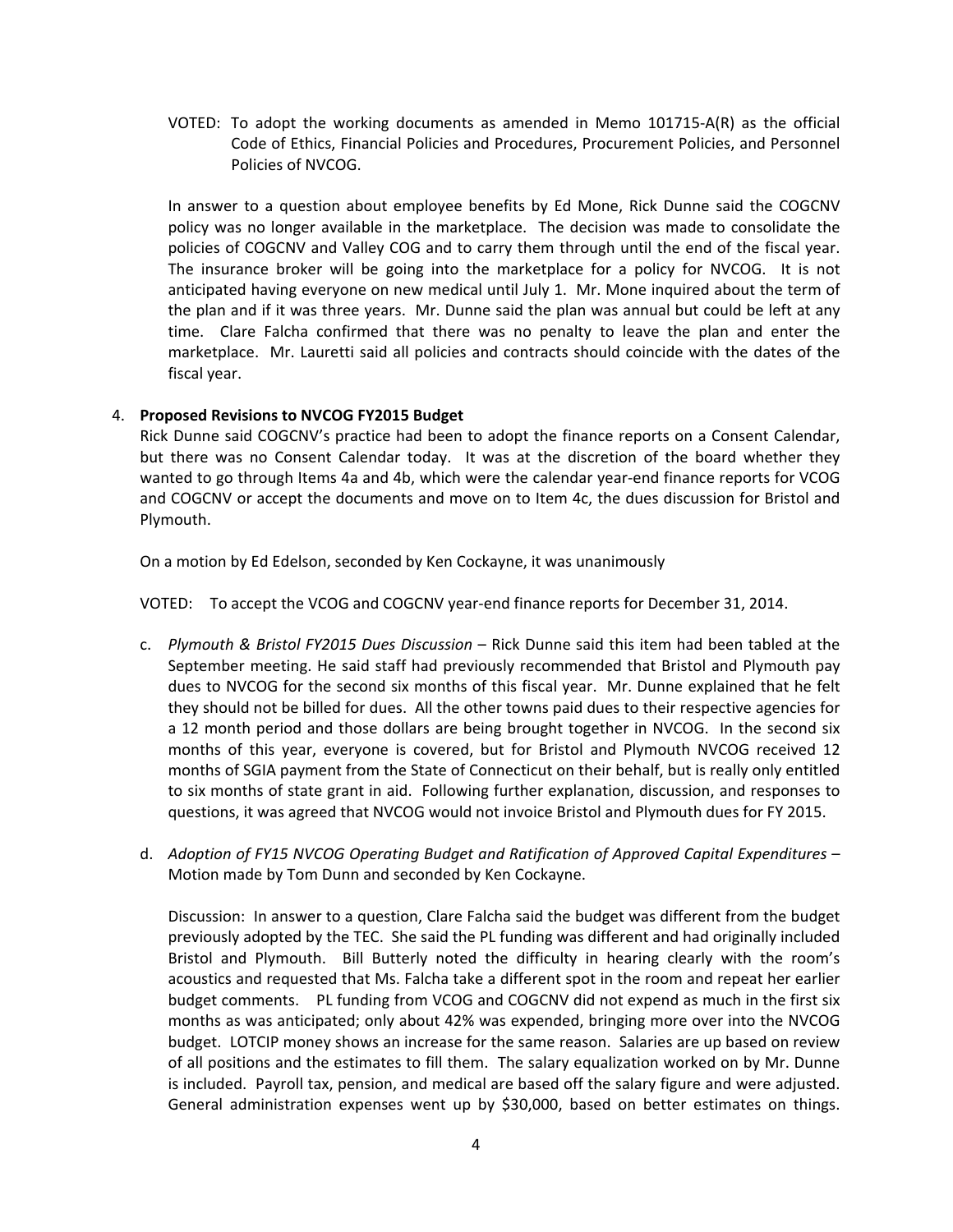Other items of note include the IT maintenance agreement, accounting expenses, supplies, and professional development. All items were outlined in Schedule #1 – General Administrative Expenses and Schedule #2 – Merger Related Non Recurring Expenses.

 Mr. Dunne said the budget was in balance for this year and the projected budget for next year will be in balance. He said a staffing plan will also be proposed, as requested by the Transitional Executive Committee, and an equalization of salary is also incorporated. He said there is a projected reduction in dues and that no reserve funds have been used for merger or operating costs. Capital costs are being paid from Valley and COGCNV SGIA carry overs.

 Bill Butterly raised some questions concerning whether the representatives were being asked to approve the budget without seeing salaries first, and what would then happen if they were not happy with those salary figures. Mr. Dunne said in that case the changes would not be implemented. Mr. Butterly thought salary should be discussed before taking action on the budget. Mr. Dunne said there were no further assessments for this year and not approving the current reorganization and expenditure plan would result in a surplus. Mr. Butterly questioned passing the budget now and discussing salaries after the fact. He preferred to see those figures prior to budget action. Mr. Dunne said no further funds were going to be levied and the end result was only a matter of whether the money is spent and it generates either a surplus or a balanced budget. He said the budget is for six months, ending 6/30/15, and there are no bills to reduce. Mark Lauretti asked why this could not be done in June. Mr. Dunne said the 2015 expenditures need to be approved in order to get through the year. Mr. Lauretti asked if there was currently a budget in place, and Mr. Dunne said there was but that there were insufficient funds in it to accommodate the merger activities and the ongoing expenditures of the agency. Kevin DelGobbo asked whether it was appropriate to restate it this way: The original budget was adopted with some assumptions and now we are getting into the reality, so this reconciles the anticipated reality. Addressing Mr. Butterly, he also stated that he thought the discussion could go in any way or order, but nothing adverse happens. If it is adopted as the overall budget, authorizing the expenditures up to a certain level, if the changes in salary are not authorized, those funds will just not be spent. Mr. Butterly said that in terms of a municipal budget, to him it was like saying the budget would be approved, and then deciding whether or not to purchase a dump truck, but the money was already in the budget for the dump truck, so why wouldn't the discussion first be about purchasing the dump truck, or in this case the salaries, instead of bringing it up later. Mr. Dunne said the levy has already been set for the year and it is a matter of balancing the line items. Mr. Butterly said he understood that, but his question was why were salaries to be spoken about after approval of the budget. Mr. O'Leary suggested holding this item, continuing on, talking about the salaries to everyone's satisfaction, and then returning to this item.

Without objection, the motion was tabled.

5. **Review and Adoption of Agency Organizational Chart and Equalized Salary Schedule** Motion made by Ed Edelson, seconded by Mark Lauretti.

Discussion: Mr. Dunne said a reorganization of the staff was being proposed, that when hired, he had been directed to look at reorganizing the staff and equalizing the staff salary structure. The organization chart was presented. In sum, between the two prior agencies, there are 10 positions on the books that he has proposed for elimination, consolidation, or reorganization. He is creating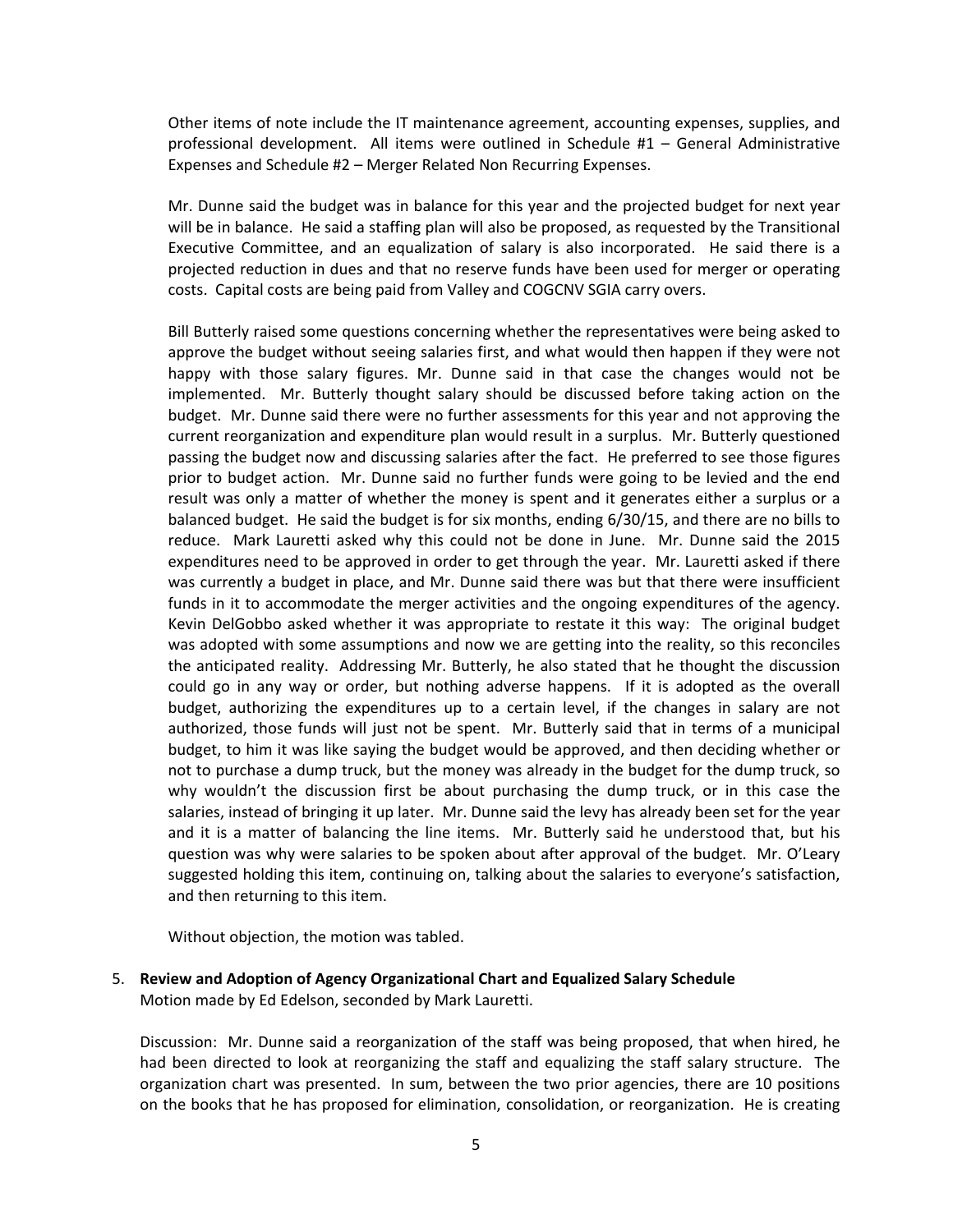two new positions and two reorganized positions which will increase staff over current level by four positions. He said what was the assistant director was being replaced with a director of planning who will take on the assistant director's duties. The top planner is being moved into that position, so the assistant director position is actually being eliminated. The shared services manager position is one that was encouraged to be created as part of this process. This is someone who will work with the municipalities directly, will work on joint purchasing and any shared service activity that two or more towns wish to take on voluntarily. This individual will also write grants, ideally on behalf of multiple municipalities, to get together and find ways to deliver services on a wider basis than just that of individual towns. This person will also deal with the Capitol Region Purchasing Council, DAS, and make sure the towns' own purchasing people have full information available to them for these activities as well as any other municipal relations issues that are involved. He mentioned the two finance people from the two agencies, and then said taken under the director of planning are the senior planners, the GIS staff, and the traffic engineer position that is to be created. All other planning staff falls underneath the Senior Planner II. He noted that one position was to fill a vacancy that COGCNV had offered to an individual just days before it closed. Mr. Dunne said he had asked the person offered the position to hold off on accepting until it was able to be considered under NVCOG's plan, and he had agreed to do that. Mr. Dunne said everyone else was existing staff, but there would be one additional regional planner/environmental position.

Ed St. John said it would have made it easier to understand if there had been a comparison done between the old staffing and the one proposed and something that showed the proposed rearrangement. He said he realized there would be some movement in staff, but he felt it would have been clearer to view the COGCNV staffing arrangement and compare it to the newly proposed one. Mr. O'Leary felt that for purposes of moving it along, and as there were people waiting to be hired, this was something that could subsequently be prepared. Mr. St. John agreed, noting that it would be helpful to see a history, as he would hate to see dues reduced and find out somewhere down the road that this would not be the case due to internal juggling.

Mr. Dunne then presented the equalized salary schedule between the two agencies. A comparison had been created between the statewide urban averages and the existing staff in order to make an equalization of them. He said it was not based upon merit, but rather is a complete adjustment. The responsibilities of people have also been adjusted. He then outlined the Schedule of Salary Equalization which showed for each position current staff experience, average experience, statewide average urban salary, current NVCOG salary, and proposed NVCOG salaries.

Ed Edelson said overall it looked like a 12% increase in the salaries line item. Mr. Dunne said this applied to the COGCNV planning staff, basically. He said for VCOG employees there is no change, for COGCNV planners it is about a 13% increase, for COGCNV administrative staff it's between 2% and 3% because that is where they varied from the statewide average. In terms of dollars, it is an \$18,000 difference for the first six months, \$36,000 annually. Mr. Edelson said there was one decision about the short term, but there was also a long term commitment. He noted that he has a municipal budget, and with the NVCOG increases, it might be asked why he had voted for those increases while holding back on those of his municipal employees. He said he guessed the argument was that COGCNV had kept their salaries lower than the urban salaries, although he thought the members had thought they were consistent with the salaries being paid to municipalities. He said the problem for him, while Mr. Dunne might be doing the right thing vis a vis the state averages, it did put a burden back on the towns in terms of how could they vote for 12% increases when not doing the same for their own employees. He had thought COGCNV salaries were more in line with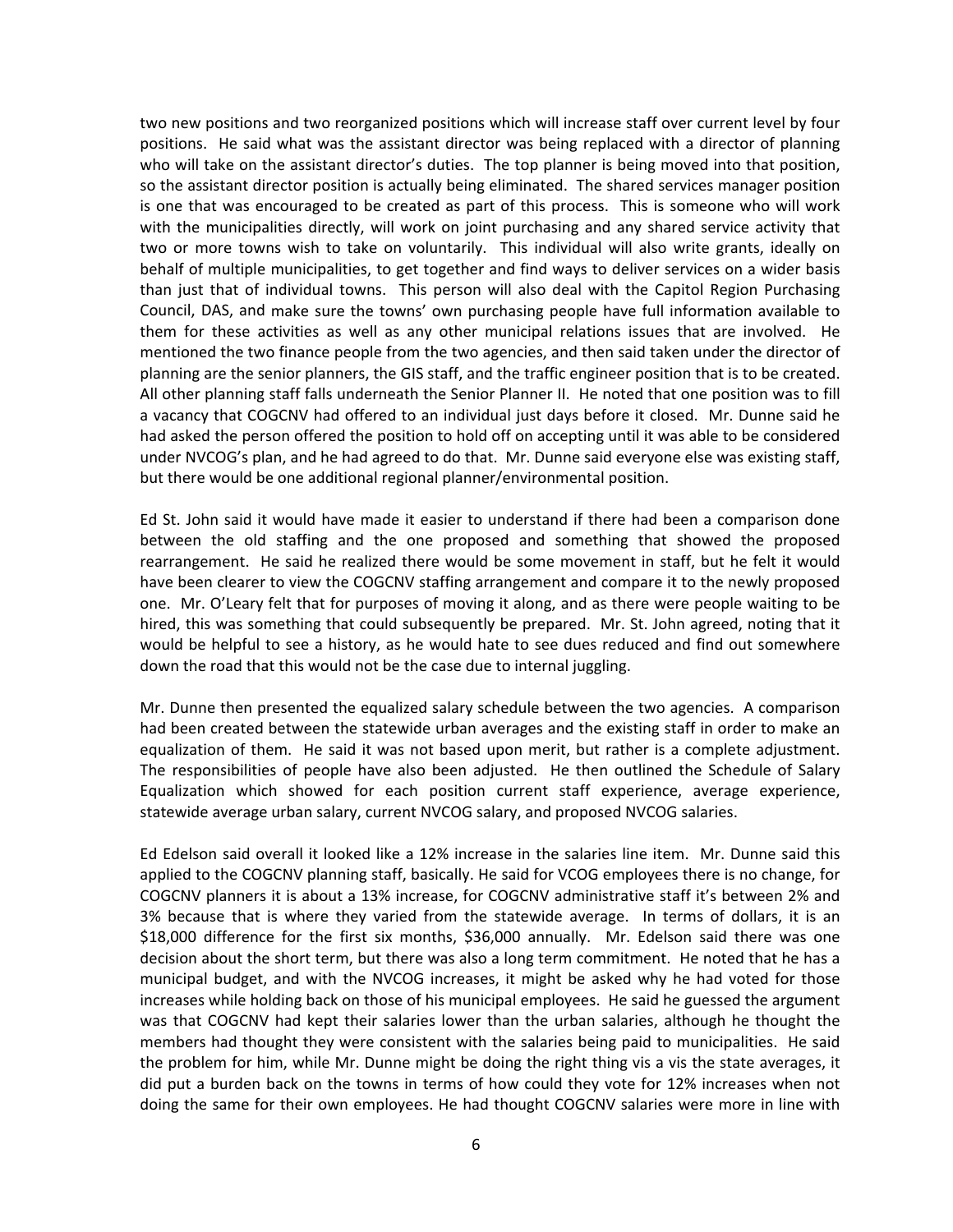what the municipalities were paying their own employees. Mr. Dunne stated that, with all due respect, he had undertaken the salary equalization because he had been requested to do so. Mr. Edelson said he understood that, but had wanted to present the dilemma that he had.

Mr. O'Leary suggested that Mr. Dunne identify those positions that had gone up so that the group could understand the reasoning behind the salary increases. Mr. Dunne said the executive director was taking a reduction, the director of planning remains flat and is below the state average, the finance director remains flat, and the policy coordinator remains flat. Increases involved the COGCNV administrative and finance staff coming as close to the state urban average as possible, based on their years of experience. He said he had a full matrix based on years of experience and pay and it correlates across the state, and it had been used and applied here, and that was why the increases for administrative staff were smaller. As for the planners, which he felt was slightly more relevant to the discussion, the salary increases kept everyone in relative position with each other and took into account the number of employees supervised. The range was about 12% for everyone in those categories at COGCNV.

Mr. O'Leary made mention of two particular salary increases and, referring to Mr. Edelson's previous comments, noted that they were significant adjustments and that the board needed to recognize that. Mr. Dunne said that the percentage of increase proposed was based on a calculation intended to get people as close to the state average as he could, while keeping the relative difference between the employees in the agency the same. Mr. O'Leary asked if there was a problem with filling positions. He asked if all positions proposed for increase were currently occupied. Mr. Dunne said they were currently occupied. He said the issue with COGCNV was that the agency had tended to invest in its employees, trained them, made expenditures and investments, and then the employees moved on.

Tom Dunn, speaking though the chair, said he had sat on several COGCNV salary committees through the years, and the tendency had been to hold tight on salary, based on municipalities and what was going on in the state and the financial situation of the towns. However, with the experience being seen and with what the GIS system had done for all the towns, and with the service being outstanding, the percentage may sound high, but if the dollar amount is looked at, with the 19 towns coming together, the total salary increase over a whole year is not a lot of money.

Ed Mone said whether or not justified, a 12% increase would be a hard sell, and referred back to Mr. Edelson's earlier comments, stating he agreed with them. Mayor Dunn said one had to look at the dollars being spent for the staff that is wanted. Bob Mezzo said it was not typical to see a 12% increase, but a new agency was being created and Mr. Dunne was trying to create some credibility for new staff, and he understood where he was coming from.

Mr. Dunne said it was a new organization and would be in the marketplace for additional employees very soon. There was a lot of change in the region and the MPO change would come next. He said that staff consists of non‐unionized, exempt employees, who work however many hours a week it takes to do the job. He made the argument that staff is not like unionized employees in towns. He felt the increase would help the agency to retain talent and deliver a quality product.

Mr. Edelson said that when the word "normalization" was used during the transition, he always thought it meant normalizing between the two staffs when it was realized there was a different approach to salary. He thought there would be an in‐between, but said he realizes now that that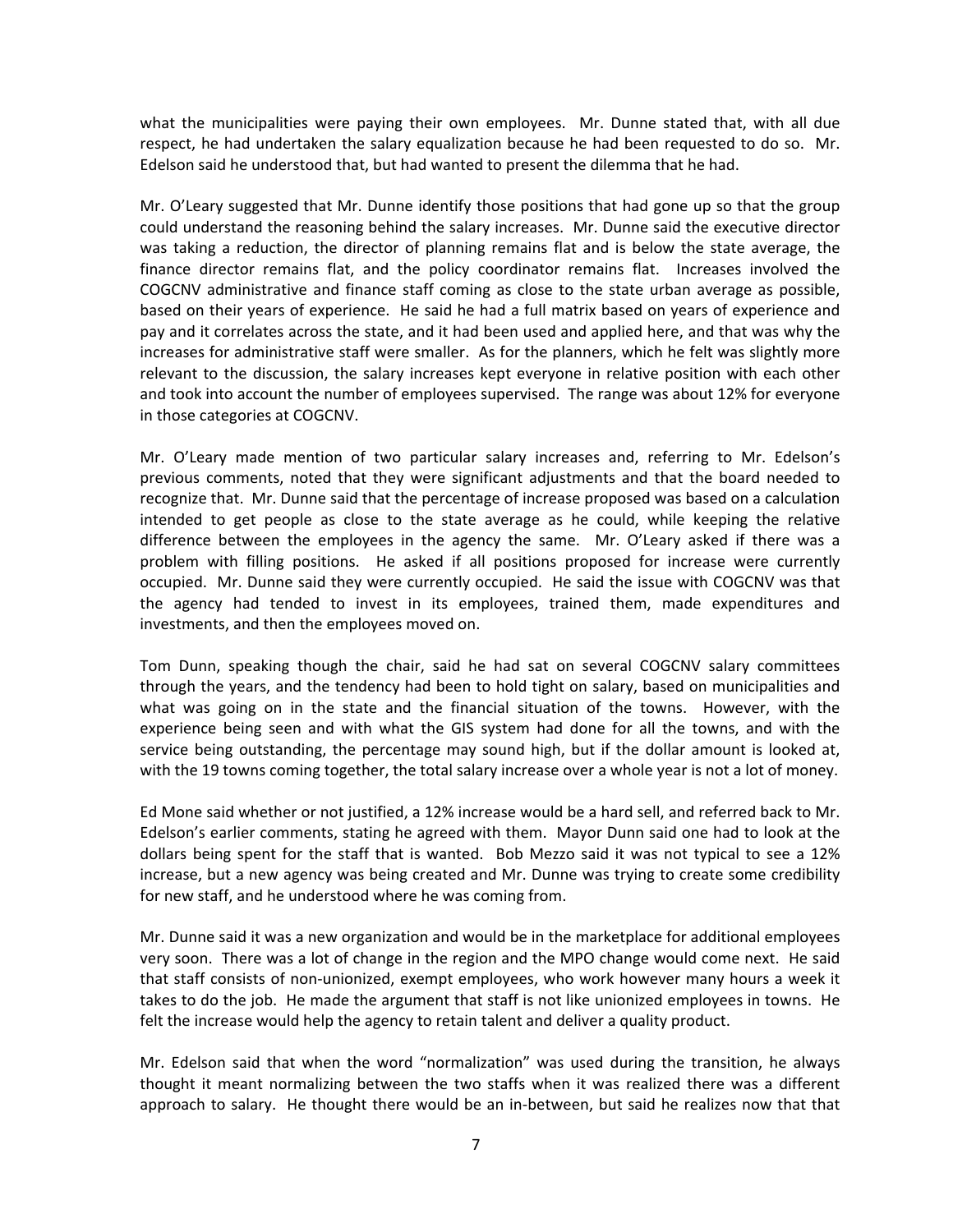would be pretty hard to do, as that might have meant some coming down and some coming up. Normalizing, he now realizes, means becoming competitive with the rest of the state, and this must be presented in a way that does not make anyone appear as inconsistent. Mr. Dunne said the dollar amount of a percentage increase is dependent upon the amount of an existing salary.

Ed St. John asked whether the new staffing arrangement, the moving around of positions and consolidating them, had been discussed with the executive board relative to the creation of the new agency. He said he would welcome their input to see if it had been talked about and if they felt it was a good approach. In the past, things vetted by the executive committee were usually voted upon and upheld by the entire board. Mr. O'Leary said they did have discussion with the executive director and his instructions were to formulate what he thought would be the right working team for this new COG and to present that plan to the entire board. Mr. St. John said usually the executive committee would endorse a plan, and the entire board would not get so involved with revisiting it. Mr. O'Leary said that was a good plan and that Mr. St. John was right on point there, but it had been a learning curve with all the components of the merger and the desire to hit the ground running to get the new organization operational. Mark Lauretti asked whether the organizational chart represented an overall reduction in staff. Mr. Dunne said that between the two agencies there were 10 vacant positions on the books, with 8 being funded. NVCOG is reorganizing, filling four and, granted the increases, the net change is \$36,000 per year on a salary level. Mr. O'Leary asked what the net positions were – more, less, or the same. Mr. Dunne said that because of the creation of the positions that are currently vacant, it was hard to compare because they are vacant, so it was a difficult analogy to make. Mr. Lauretti said that if there are vacancies that are funded, nothing would prohibit their being filled, since they are approved. If that was the case, he felt it would represent a reduction in the overall staff. Mr. Dunne said it was a reduction in funded staff between the two agencies, but it was a reallocation of duties at the same time, so fewer people were doing more work.

Mr. O'Leary read the motion on the floor for Item 5: Review and Adoption of Agency Organizational Chart and Equalized Salary Schedule  $-1$ ) To adopt the proposed organizational chart and equalized salary schedule as the official organizational chart and salary schedule of the Naugatuck Valley Council of Governments.

VOTED: Unanimously.

At this point Chairman O'Leary needed to leave the meeting and turned the proceedings over to Vice Chairman Lauretti.

Mr. Lauretti stated that item 4d would now be laid on the table for consideration.

4d. *Adoption of FY15 NVCOG Operating Budget and Ratification of Approved Capital Expenditures)* – Motion made by Tom Dunn, seconded by Ken Cockayne.

Discussion: Ed Edelson had a question related to the direct pass-through LOTCIP funding as being in the original budget and the hiring of consultants. Rick Dunne said a consultant was under contract to do the inspections, and he did not anticipate doing those inspections in the balance of the interim budget. If they are done, it can still be handled as a direct pass‐through.

The vote was taken and it was unanimously: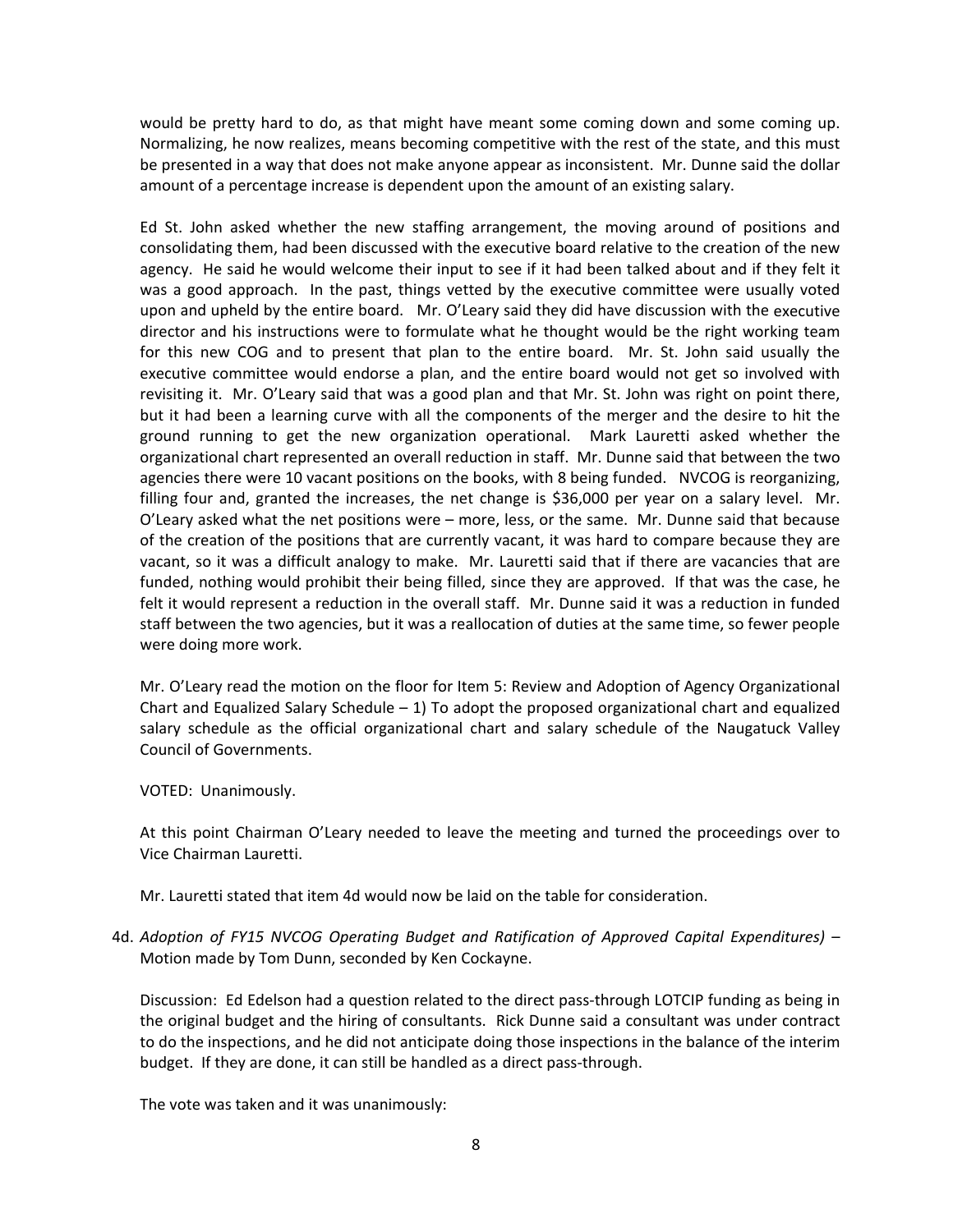VOTED: To adopt the FY15 NVCOG operating budget and ratify the approved merger expenditures.

# 6. **Review and Approval of NVCOG Executive Director Employment Agreement**

Mr. Lauretti noted that this discussion had been tabled from the last meeting and it had been agreed that a summary sheet of the benefit package would be distributed for review.

Motion made by Chris Bielik and seconded by Tom Galvin.

Discussion: Kevin DelGobbo said drafts of the agreement were sent via email and he also had paper copies available for distribution. In response to a question, Rick Dunne explained that the summary consisted of the bullet points on the first page. Mr. DelGobbo said the discussion began when the executive director search committee began developing a set of specifications and a salary range. The salary had been selected, although an argument could have been made for one higher. Subsequent to that, the consultant, the Mayor, and Attorney Steve Mednick were charged with negotiating the explicit terms of the agreement. Mr. DelGobbo's recollection from the last meeting was that there be an opportunity for the members to view the employment agreement, and also that there had been a request that the 2015 goals that NVCOG was setting be explicitly tied to the agreement. Mr. DelGobbo said explicit goals and expectations were being married to the terms and conditions of the employment agreement, and that document was now before everyone.

Mr. Lauretti entertained a motion to enter into executive session. Motion was made by Ed St. John, seconded by Bill Butterly, and was unanimously voted. Executive session was entered into at 9:40 a.m. At 10 a.m., Mr. Lauretti entertained a motion to come out of executive session. Motion made by Tom Dunn and seconded by Ed Edelson.

Mr. Lauretti requested that the record reflect that there were no votes taken during executive session, and the motion unanimously carried.

Returning to Item 6 – Review and Approval of NVCOG Executive Director Employment Agreement:

Motion to table made by Tom Dunn and seconded by Bill Butterly. The motion carried unanimously.

# 7. **Update and Discussion Regarding COGCNV/VCOG Existing Agreements Assignment**

a. *Adopt Resolution Ratifying the Actions of the Transitional Executive Committee and Authorize the Executive Director to Execute the Assignment Agreements with VCOG and COGCNV and Consent to Assignment of Agreements ‐* Rick Dunne said a number of processes must be gone through to move the agreements that are between VCOG and COGCNV and third parties to NVCOG and the third parties. Attorney Mednick and Attorney Welch have both been involved in the process. Previously adopted was the Omnibus Resolution which identified all the activities for transfer. There are two agreements that have been signed by the chairs of COGCNV and VCOG to transfer all assets, obligations, rights, duties, and liabilities to the new entity. Today's resolution empowers Mr. Dunne to sign any and all third party documents, consents to assignments, or amended agreements required to effect the transfers of authority only for agreements previously authorized by COGCNV and VCOG.

On a motion by Ed Edelson, seconded by Ed Mone, it was unanimously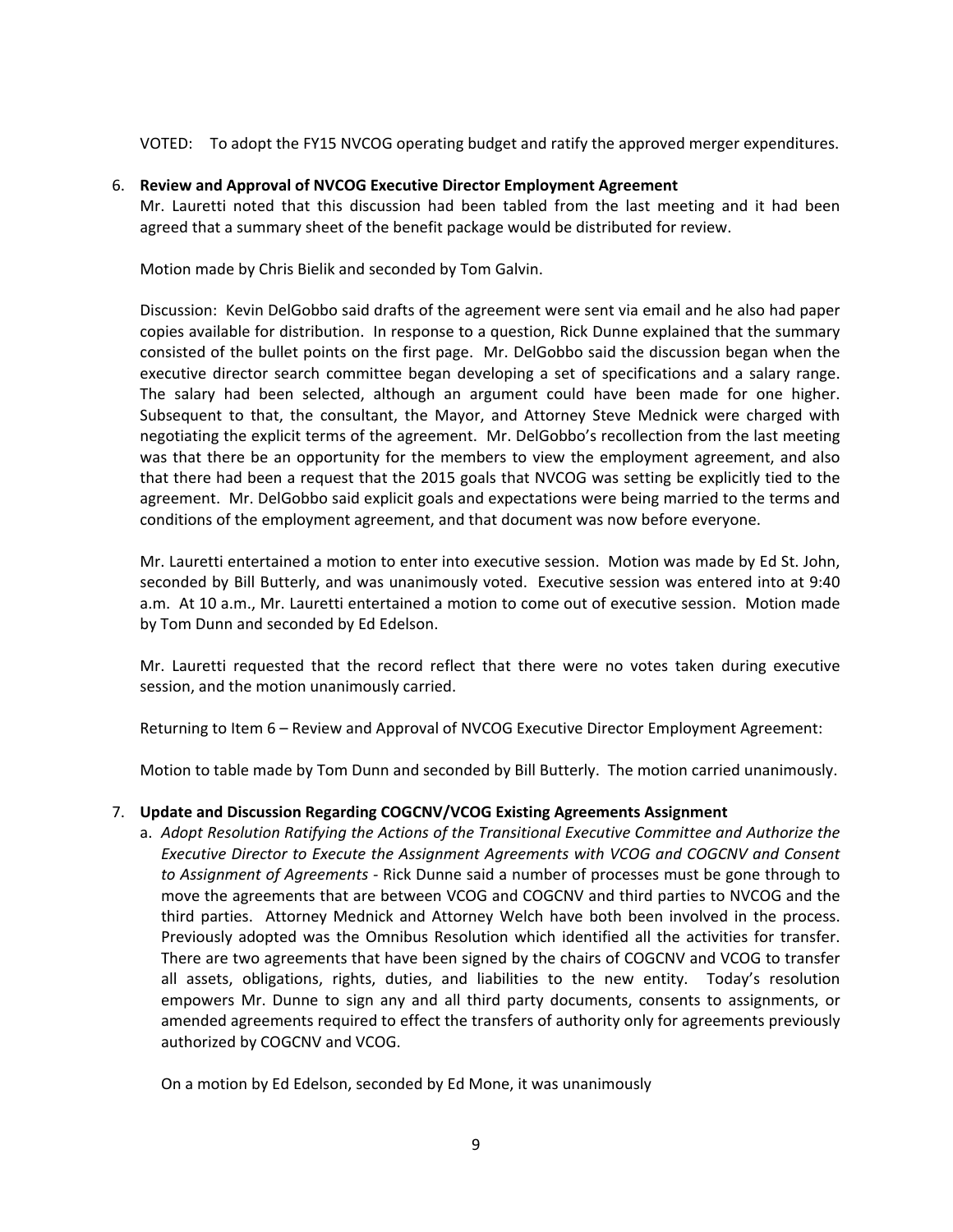- VOTED: To adopt NVCOG Resolution No. 2015‐02 ratifying the actions of the transitional executive committee in accepting the assignment of rights, duties and obligations of the COGCNV and VCOG, further, authorizing the executive director to sign any and all third party documents, consents to assignment or amended agreements required to effect these transfers of authority previously authorized by COGCNV and VCOG.
- b. *Resolution Regarding Execution of Substitute Transit Capital Expenditure Agreement* Motion made by Tom Dunn and seconded by Ed Edelson. Rick Dunne explained that this was Resolution No. 2015-03 and authorizes the executive director to execute contracts, amendments with CTDOT pertaining to agreements previously approved by VCOG for reimbursement of the non‐ federal share of Transit Capital Expenditures; and further to authorize the secretary to certify same along with the certificate of incumbency. Mr. Dunne noted that there would be a number of different third parties that would require different forms and different agreements specific to their documents, and that the goal is to have everything transferred over by June 30.

 Let it be noted that at this time Mr. Edelson took over as chair in the absence of Mr. Lauretti, and that Mr. Primini left the meeting at 10 a.m.

On a motion by Tom Dunn, seconded by Ed Edelson, it was unanimously

- VOTED: To adopt NVCOG Resolution No. 2015‐03 authorizing the Executive Director to execute all contracts, amendments and other documents with the Connecticut Department of Transportation pertaining to agreements previously approved by VCOG for reimbursement of the non‐federal share of Transit Capital Expenditures; and further to authorize the Secretary to certify same along with the Certificate of Incumbency.
- c. *Amendment to Assign COGCNV CT DEEP Contract PS #2014‐15109* Mr. Dunne explained that this was a contract with CT DEEP for recreational trail signage. On a motion by Kurt Miller, seconded by Ed Mone, it was unanimously
	- VOTED: To adopt NVCOG Resolution No. 2015‐01 empowering the Chairman to execute all contracts, amendments and other documentation with the State of Connecticut DEEP pertaining to the "Recreational Trails Grant – Naugatuck River Greenway Signage Project (DEPA00002024287)" and authorize the Secretary to certify same.

# 8. **Updates Regarding MS4**

Rick Dunne said no action was required on this item. Staff comments had been submitted under his signature and copies had been sent to the CEOs and public works directors. In the interest of time, Mr. Edelson suggested that those assembled read the memo and that the meeting move on.

#### 9. **Household Hazardous Waste Program Administrative Fee: Fiscal Year 2016**

Pat Gallagher said that in fiscal year 2015, COGCNV approved a household hazardous waste (HHW) program administrative fee of \$12,000, and program dues were allocated based on 2010 population counts from the U.S. Census Bureau. The regional HHW program has now been assumed by NVCOG. NVCOG staff recommends maintaining the same administrative fees as fiscal year 2015, as presented in Memo 122914HHW. On a motion by Bob Mezzo, seconded by Anita Dugatto, it was unanimously